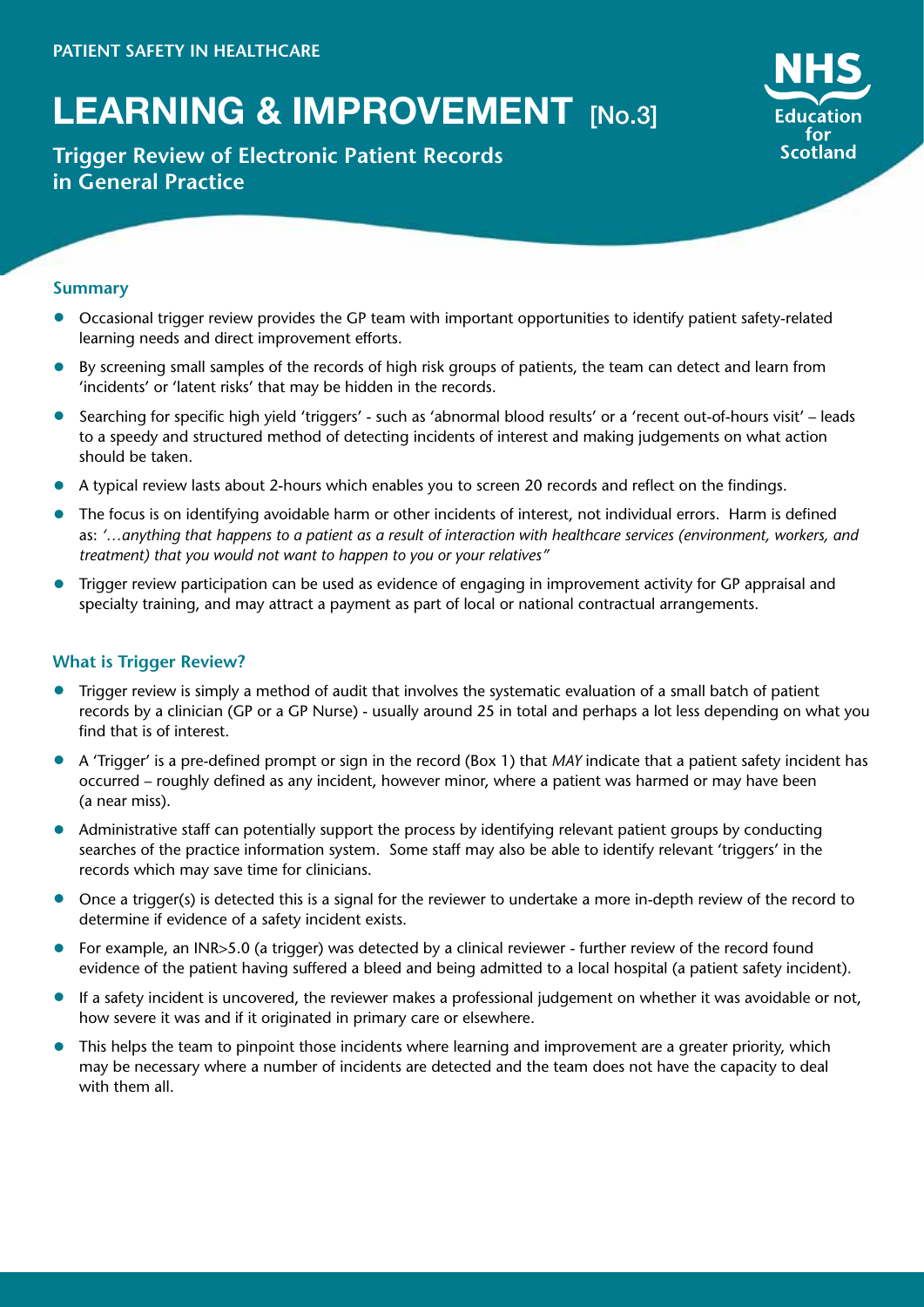| Examples of previously tested and published<br>triggers and their clinical rationale <sup>3</sup><br>BOX <sup>1</sup>                                                                                                                                                                                                                                                                                                                                                                                                                                                                                                                                                                                                                                                                                           | Trigger                                                                                                                                                                                                                                                   | <b>Rationale</b>                                                                                                                                             |                                                              |  |  |
|-----------------------------------------------------------------------------------------------------------------------------------------------------------------------------------------------------------------------------------------------------------------------------------------------------------------------------------------------------------------------------------------------------------------------------------------------------------------------------------------------------------------------------------------------------------------------------------------------------------------------------------------------------------------------------------------------------------------------------------------------------------------------------------------------------------------|-----------------------------------------------------------------------------------------------------------------------------------------------------------------------------------------------------------------------------------------------------------|--------------------------------------------------------------------------------------------------------------------------------------------------------------|--------------------------------------------------------------|--|--|
|                                                                                                                                                                                                                                                                                                                                                                                                                                                                                                                                                                                                                                                                                                                                                                                                                 | Timing of consultation                                                                                                                                                                                                                                    | 3 or more contacts with the practice in any given period of a<br>(this can include telephone calls, consultations with Practice Nurse/<br>GP or home visits) |                                                              |  |  |
|                                                                                                                                                                                                                                                                                                                                                                                                                                                                                                                                                                                                                                                                                                                                                                                                                 | Place of consultation                                                                                                                                                                                                                                     | Any home visit, whether by the GP or by a Practice Nurse from the<br>practice serves as a trigger                                                            |                                                              |  |  |
|                                                                                                                                                                                                                                                                                                                                                                                                                                                                                                                                                                                                                                                                                                                                                                                                                 | Frequency of consultation                                                                                                                                                                                                                                 | 10 consultations for the period of review (12 months)                                                                                                        |                                                              |  |  |
|                                                                                                                                                                                                                                                                                                                                                                                                                                                                                                                                                                                                                                                                                                                                                                                                                 | Changes to medication                                                                                                                                                                                                                                     | Has any "repeat medication" been added or cancelled in the<br>period under review?                                                                           |                                                              |  |  |
|                                                                                                                                                                                                                                                                                                                                                                                                                                                                                                                                                                                                                                                                                                                                                                                                                 | Hospital admission/discharge                                                                                                                                                                                                                              | Has the patient been admitted to a hospital (minimum one<br>overnight stay) for any intervention, management or procedure?                                   |                                                              |  |  |
|                                                                                                                                                                                                                                                                                                                                                                                                                                                                                                                                                                                                                                                                                                                                                                                                                 | Adverse drug events/allergies                                                                                                                                                                                                                             | Has a new "read code" for allergy/adverse drug event been<br>added to the record in the 12-month period under review?                                        |                                                              |  |  |
|                                                                                                                                                                                                                                                                                                                                                                                                                                                                                                                                                                                                                                                                                                                                                                                                                 | Abnormal blood results                                                                                                                                                                                                                                    | Specific abnormalities in U&E, LFT, INR and FBC levels serve as<br>a trigger                                                                                 |                                                              |  |  |
| Currently safety incidents are reported by patients, identified directly by clinicians or highlighted by colleagues as<br>part of routine practice. However, some incident types are not detected so easily.<br>Systematically reviewing medical records for previously undetected incidents and threats can provide the care team<br>with a whole new perspective on patient safety.<br>It also offers valuable opportunities to take PRE-EMPTIVE action before harm can occur or pinpoint learning needs<br>where patient safety was avoidably compromised.<br><b>Vhat Types of Patient Safety Incidents Are Found?</b><br>The types of safety incidents and risks typically uncovered tend to differ in general terms from those highlighted by<br>complaints, significant event analyses and other methods. |                                                                                                                                                                                                                                                           |                                                                                                                                                              |                                                              |  |  |
| <b>Preventable Safety Incidents</b>                                                                                                                                                                                                                                                                                                                                                                                                                                                                                                                                                                                                                                                                                                                                                                             | Elderly housebound patient admitted to hospital with a<br>fragility fracture after several accidental falls. Hypotension from<br>multiple antihypertensive agents was implicated. No contact<br>with any practice team member for seven years previously. |                                                                                                                                                              | Allergy not coded                                            |  |  |
|                                                                                                                                                                                                                                                                                                                                                                                                                                                                                                                                                                                                                                                                                                                                                                                                                 | Patient prescribed Warfarin presented with symptomatic<br>symptomatic anaemia. INR was therapeutic and had been<br>checked regularly but his haemoglobin had not been checked<br>during the previous three years.                                         |                                                                                                                                                              | Co-prescribed multiple drugs -<br>counteracting/ unnecessary |  |  |
|                                                                                                                                                                                                                                                                                                                                                                                                                                                                                                                                                                                                                                                                                                                                                                                                                 | Patient admitted as a hospital emergency and found to have<br>hyperkalaemia. Further review found that a blood sample two<br>weeks before had been reported as haemolyzed but that the<br>test had not been repeated                                      |                                                                                                                                                              | Follow-up/Referral didn't happen                             |  |  |
|                                                                                                                                                                                                                                                                                                                                                                                                                                                                                                                                                                                                                                                                                                                                                                                                                 | Patient re-consulted with an allergic reaction to a prescribed<br>antibiotic. Further review found a similar incident years before<br>that had not been coded.                                                                                            |                                                                                                                                                              | Not stopping medication that should<br>have been             |  |  |

## **Why is it Important?**

- Currently safety incidents are reported by patients, identified directly by clinicians or highlighted by colleagues as part of routine practice. However, some incident types are not detected so easily.
- Systematically reviewing medical records for previously undetected incidents and threats can provide the care team with a whole new perspective on patient safety.
- It also offers valuable opportunities to take PRE-EMPTIVE action before harm can occur or pinpoint learning needs where patient safety was avoidably compromised.

## **What Types of Patient Safety Incidents Are Found?**

| Safety Incidents<br>Preventable | Elderly housebound patient admitted to hospital with a<br>fragility fracture after several accidental falls. Hypotension from<br>multiple antihypertensive agents was implicated. No contact<br>with any practice team member for seven years previously. | Allergy not coded                                            |
|---------------------------------|-----------------------------------------------------------------------------------------------------------------------------------------------------------------------------------------------------------------------------------------------------------|--------------------------------------------------------------|
|                                 | Patient prescribed Warfarin presented with symptomatic<br>symptomatic anaemia. INR was therapeutic and had been<br>checked regularly but his haemoglobin had not been checked<br>during the previous three years.                                         | Co-prescribed multiple drugs -<br>counteracting/ unnecessary |
|                                 | Patient admitted as a hospital emergency and found to have<br>hyperkalaemia. Further review found that a blood sample two<br>weeks before had been reported as haemolyzed but that the<br>test had not been repeated                                      | Follow-up/Referral didn't happen                             |
|                                 | Patient re-consulted with an allergic reaction to a prescribed<br>antibiotic. Further review found a similar incident years before<br>that had not been coded.                                                                                            | Not stopping medication that should<br>have been             |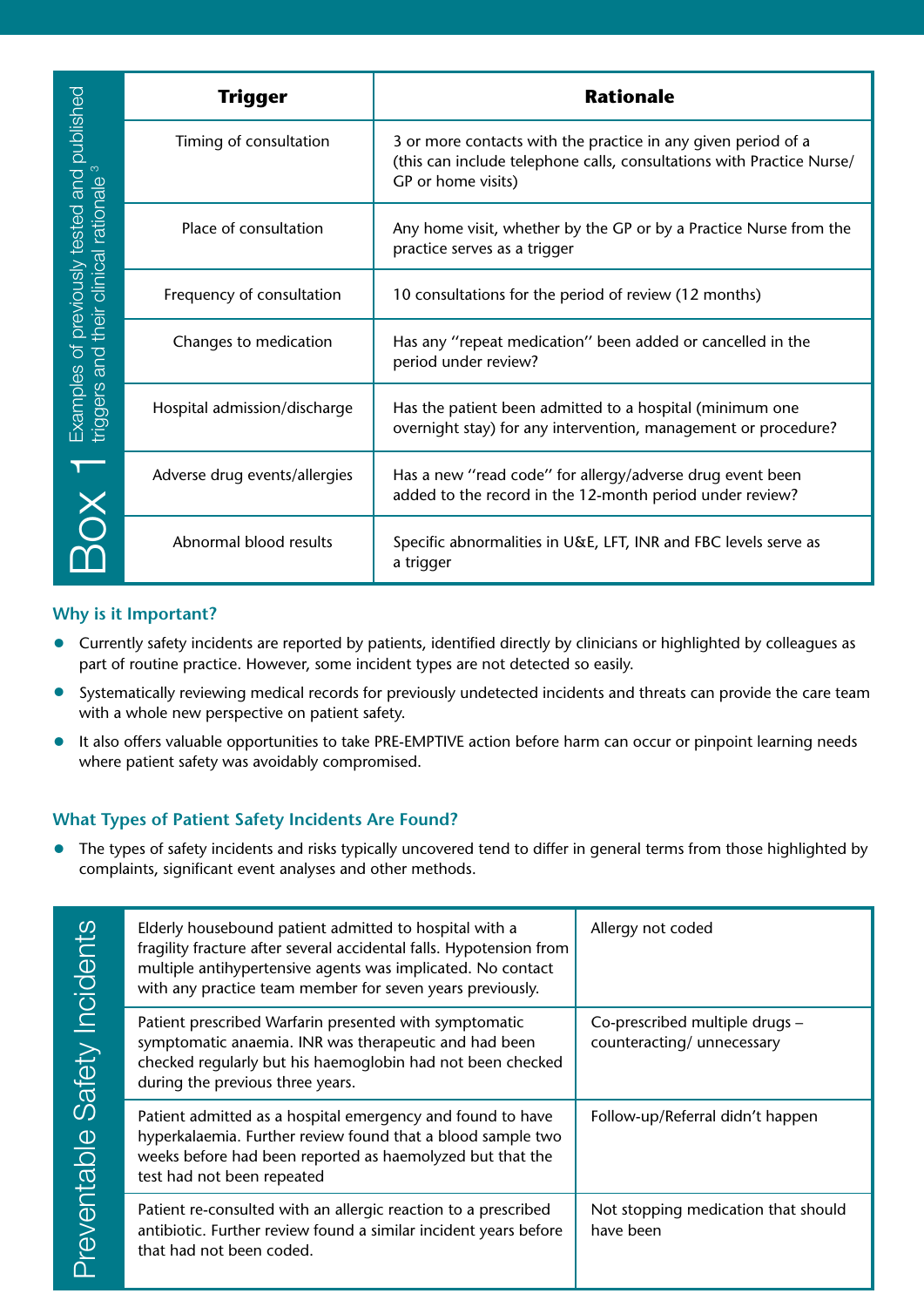## **Evidence for Trigger Review**

- Trigger review is an evolving method in primary care and has been tested by a number of practice teams involved in the Pilot Safety and Improvement in Primary Care Programme in Scotland and by GP Trainees.
- Most patient safety incidents uncovered by this method will be familiar to the majority of primary care clinicians it's just that they remain undetected for now.
- Most detected incidents are of low severity or are 'near misses' but offer valuable opportunities for learning and minimising future risks.
- Feedback from those teams and others suggests:
	- The triggers used are *valid* i.e. they can be detected and may be indicative of safety incidents if these actually occurred.
	- The process is *acceptable* i.e. GPs and Nurse who tried it report that it is of value professionally, educationally and to making patient care safer.
	- The process is *feasible* i.e. GPs and Nurses were generally able to apply the method and learn from it. Issues around time taken and the opportunity cost associated with the method require further study.
	- Trigger review can lead to *improvements*. GPs and Nurse reported a range of actions and improvements undertaken as a result of participation. They also report that it links well with significant event analysis and clinical audit.

|                                                                                                                                                                                                                                                                                                                                                                                                                                                                                                                                             | 1. Specific, Shared Patient<br><b>Characteristics</b>                                                                                                                                                                                          | 2. Chronic Disease Areas | 3. High Risk Medications   |  |  |  |
|---------------------------------------------------------------------------------------------------------------------------------------------------------------------------------------------------------------------------------------------------------------------------------------------------------------------------------------------------------------------------------------------------------------------------------------------------------------------------------------------------------------------------------------------|------------------------------------------------------------------------------------------------------------------------------------------------------------------------------------------------------------------------------------------------|--------------------------|----------------------------|--|--|--|
|                                                                                                                                                                                                                                                                                                                                                                                                                                                                                                                                             | <b>Nursing Home Patients</b>                                                                                                                                                                                                                   | <b>COPD</b>              | Insulin                    |  |  |  |
| to Review                                                                                                                                                                                                                                                                                                                                                                                                                                                                                                                                   | >75 years                                                                                                                                                                                                                                      | Stroke/TIA               | Morphine                   |  |  |  |
|                                                                                                                                                                                                                                                                                                                                                                                                                                                                                                                                             | Last 25 Attending Out-of-Hours                                                                                                                                                                                                                 | <b>CVD</b>               | Warfarin                   |  |  |  |
|                                                                                                                                                                                                                                                                                                                                                                                                                                                                                                                                             | Last 25 Hospital Referrals                                                                                                                                                                                                                     | <b>Diabetes</b>          | <b>NSAIDs</b>              |  |  |  |
|                                                                                                                                                                                                                                                                                                                                                                                                                                                                                                                                             | Housebound patients                                                                                                                                                                                                                            | Heart failure            | Diuretics (x2)             |  |  |  |
|                                                                                                                                                                                                                                                                                                                                                                                                                                                                                                                                             | Last 25 Hospital Admissions                                                                                                                                                                                                                    | <b>CKD</b>               | >5 Repeat medication items |  |  |  |
| Examples of Potential Patient<br>sub-Populations                                                                                                                                                                                                                                                                                                                                                                                                                                                                                            | 4. Combinations of Groups 1 to 3<br>e.g. Patients over 75 years, taking 5+ medications, who attended in previous 12-weeks; nursing home<br>patients prescribed NSAIDs; patients with heart failure and who are prescribed 2 or more diuretics. |                          |                            |  |  |  |
|                                                                                                                                                                                                                                                                                                                                                                                                                                                                                                                                             | 5. Choose Your Own Sub-Populations<br>e.g. Patients discharged after emergency hospital admission (review the period before and after<br>admission); a random selection of any 25 patients registered with the practice.                       |                          |                            |  |  |  |
| *Patients' susceptibility to patient safety incidents vary widely and are influenced by many factors e.g. age, frequency<br>of consultation, co-morbidities and the number and types of prescribed medications. The rationale for choosing<br>a specific sub-population of patient records to review is that it increases the likelihood of detecting patient safety<br>incidents. There is no single 'right' group to choose. In practice, the selected patient groups will mainly depend on<br>the reviewers' preference and review aims. |                                                                                                                                                                                                                                                |                          |                            |  |  |  |

#### **5. Choose Your Own Sub-Populations**